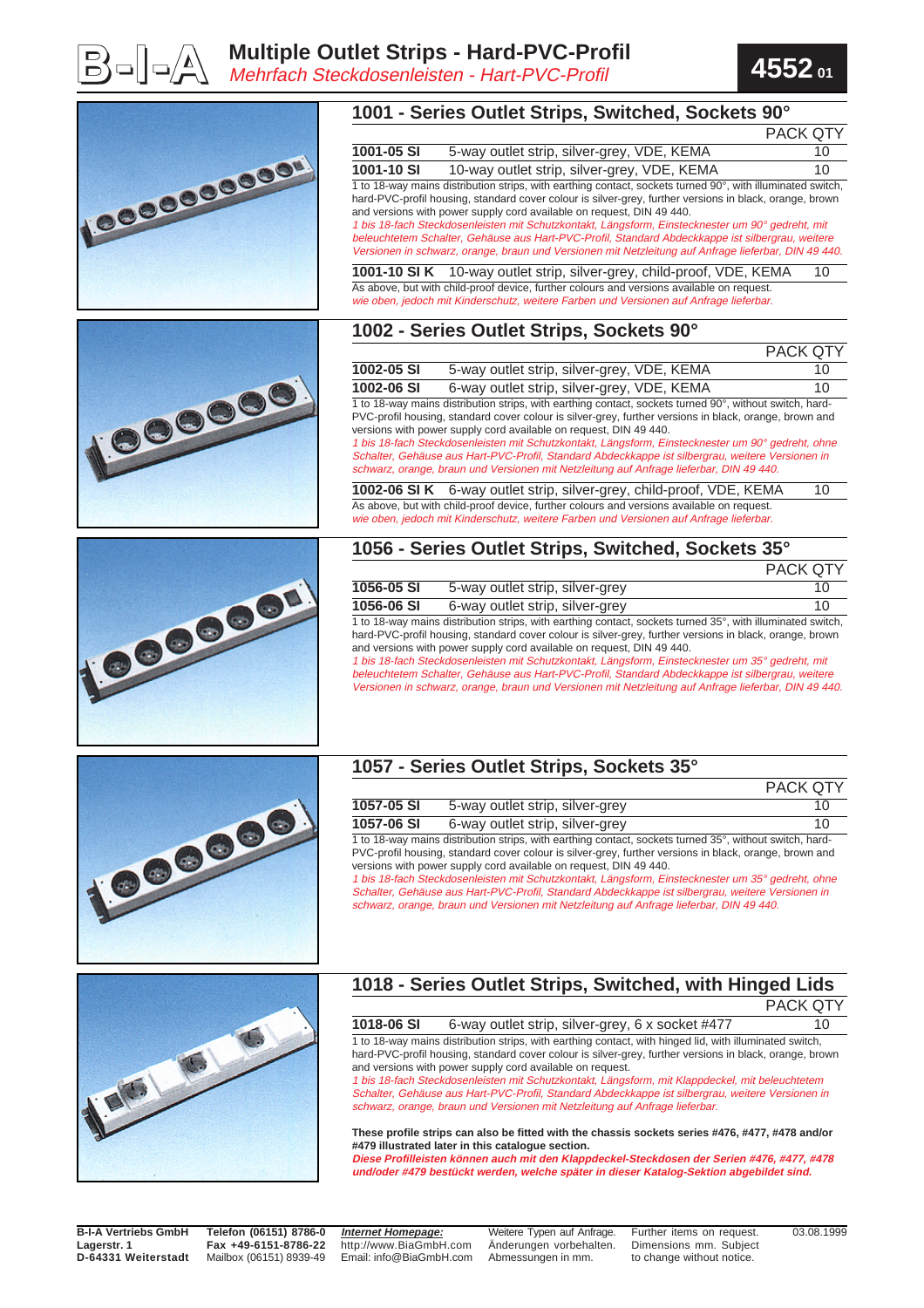





#### **1019 - Series Outlet Strips, with Hinged Lids**

PACK QTY

**1019-06 SI** 6-way outlet strip, silver-grey, 6 x socket #477 10 1 to 18-way mains distribution strips, with earthing contact, with hinged lid, without switch, hard-PVCprofil housing, standard cover colour is silver-grey, further versions in black, orange, brown and versi-

1 bis 18-fach Steckdosenleisten mit Schutzkontakt, Längsform, mit Klappdeckel, ohne Schalter, Gehäuse aus Hart-PVC-Profil, Standard Abdeckkappe ist silbergrau, weitere Versionen in schwarz, orange, braun und Versionen mit Netzleitung auf Anfrage lieferbar.

## **These profile strips can also be fitted with the chassis sockets series #476, #477, #478 and/or**

**Diese Profilleisten können auch mit den Klappdeckel-Steckdosen der Serien #476, #477, #478 und/oder #479 bestückt werden, welche später in dieser Katalog-Sektion abgebildet sind.**

### **1035 ZL - Series Surge Suppression Power Strips**

| ۰. |  |  |  |
|----|--|--|--|
|    |  |  |  |

**1035-05 SI ZL014** 5-way surge suppression strip, silver-grey 10 5-way surge suppression power strips, with earthing contact, with interference filter 6.5 Amp., with illuminated switch, with power supply cord - length 1.4m H05VVF3G1, hard-PVC-profil housing, standard cover colour is silver-grey, further versions in black, orange and brown available on request. Fünffach Steckdosenleisten mit Schutzkontakt, Längsform, mit Störschutzfilter 6.5 Amp., mit beleuchtetem Schalter, mit Netzleitung - Länge 1.4m H05VVF3G1, Gehäuse aus Hart-PVC-Profil, Standard Abdeckkappe ist silbergrau, weitere Versionen in schwarz, orange und braun auf Anfrage lieferbar.



### **1036 ZL - Series Outlet Strips, with Circuit Breaker**

**1036-04 SI ZL014** 4-way outlet strip, silver-grey, w/circuit breaker 10 4 to 12-way power outlet strips, with earthing contact, with circuit breaker 10 Amp. 2-pole, with power supply cord - length 1.4m H05VVF3G1, hard-PVC-profil housing, standard cover colour is silver-grey, further versions in black, orange, brown and versions up to 12 outlets available on request. 4 bis 12-fach Steckdosenleisten mit Schutzkontakt, Längsform, mit Leistungsschutzschalter 10 Amp. 2-polig, mit Netzleitung - Länge 1.4m H05VVF3G1, Gehäuse aus Hart-PVC-Profil, Standard Abdeckkappe ist silbergrau, weitere Versionen in schwarz, orange, braun und Versionen mit bis zu 12 Steckdosen auf Anfrage lieferbar.



#### **1037 ZL - Series Outlet Strips, with GFCI**

|                                                                                                         |                                            | <b>PACK QTY</b> |  |
|---------------------------------------------------------------------------------------------------------|--------------------------------------------|-----------------|--|
| 1037-04 SI ZL014                                                                                        | 4-way outlet strip, silver-grey, with GFCI | 10              |  |
| 1037-06 SI ZL014                                                                                        | 6-way outlet strip, silver-grey, with GFCI | 10              |  |
| 4-way or 6-way power outlet strips, with earthing contact, with GFCI (Ground Fault Circuit Interruptor) |                                            |                 |  |
| 16 Amp. 230V 2-pole, with power supply cord - length 1.4m H05VVF3G1, hard-PVC-profil housing,           |                                            |                 |  |
| standard cover colour is silver-grey, further versions in black, orange and brown available on request. |                                            |                 |  |
| 4-fach oder 6-fach Steckdosenleisten mit Schutzkontakt, Längsform, mit FI-Schutzschalter 16 Amp.        |                                            |                 |  |
| 230V 2-polig, mit Netzleitung - Länge 1.4m H05VVF3G1, Gehäuse aus Hart-PVC-Profil, Standard Ab-         |                                            |                 |  |
| deckkappe ist silbergrau, weitere Versionen in schwarz, orange und braun auf Anfrage lieferbar.         |                                            |                 |  |



## **1038 ZL - Series Outlet Strips, with Filter**

| <b>PACK QTY</b> |  |
|-----------------|--|
|-----------------|--|

**1038-05 SI ZL014** 5-way outlet strip, silver-grey, with filter 10 5-way power outlet strips, with earthing contact, with built-in interference suppression filter 6.5 Amp., with illuminated switch, with power supply cord - length 1.4m H05VVF3G1, hard-PVC-profil housing, standard cover colour is silver-grey, further versions in black, orange and brown available on request. Fünffach Steckdosenleisten mit Schutzkontakt, Längsform, mit Störschutzfilter 6.5 Amp.mit beleuchtetem Schalter, mit Netzleitung - Länge 1.4m H05VVF3G1, Gehäuse aus Hart-PVC-Profil, Standard Abdeckkappe ist silbergrau, weitere Versionen in schwarz, orange und braun auf Anfrage lieferbar.

**B-I-A Vertriebs GmbH Lagerstr. 1 D-64331 Weiterstadt**

**Telefon (06151) 8786-0 Fax +49-6151-8786-22** Mailbox (06151) 8939-49

**Internet Homepage:** http://www.BiaGmbH.com Email: info@BiaGmbH.com

Weitere Typen auf Anfrage. Änderungen vorbehalten. Abmessungen in mm.

Further items on request. Dimensions mm. Subject to change without notice.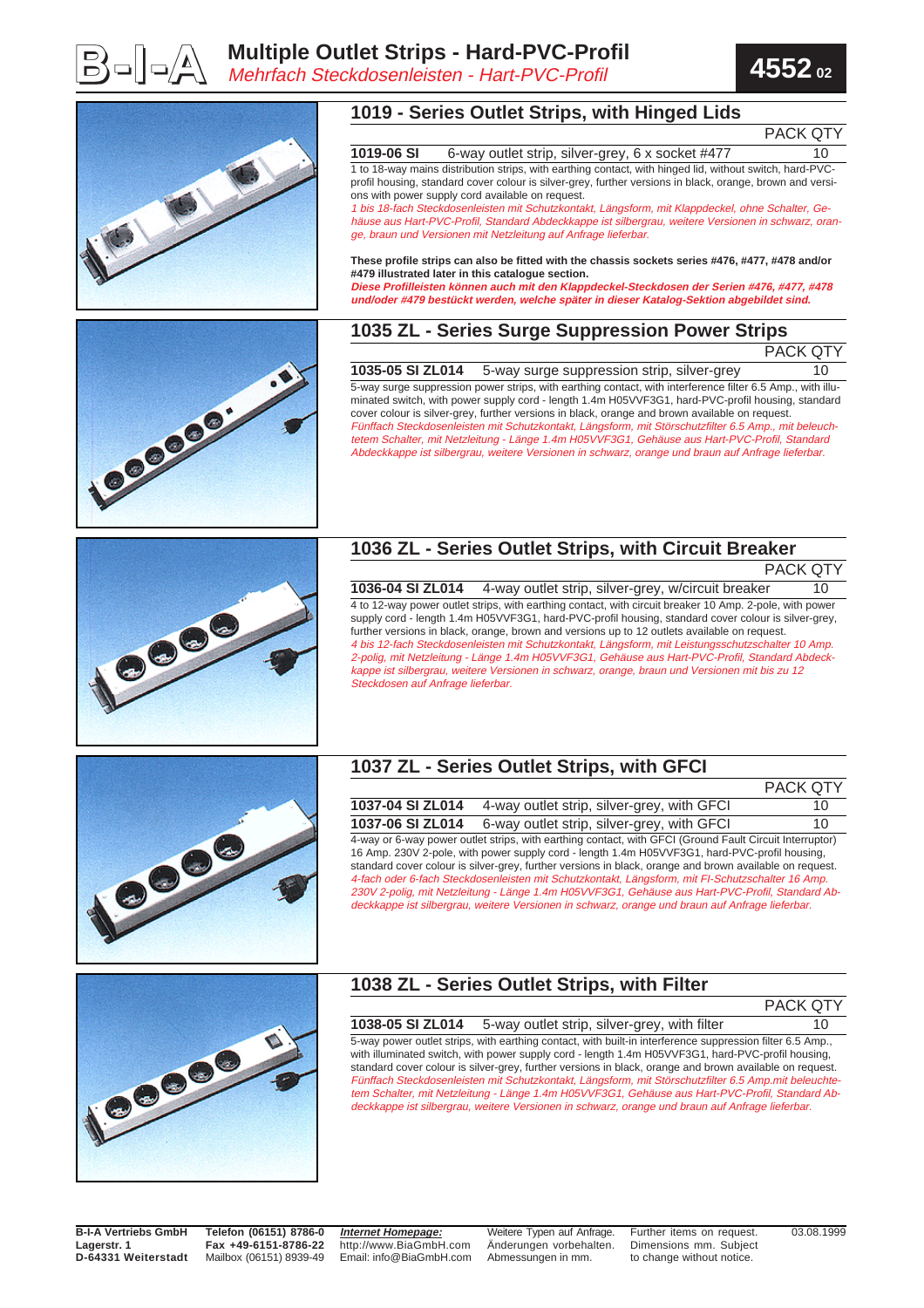





**B-I-A Vertriebs GmbH Lagerstr. 1 D-64331 Weiterstadt**

**Telefon (06151) 8786-0 Fax +49-6151-8786-22** Mailbox (06151) 8939-49 **Internet Homepage:** http://www.BiaGmbH.com Email: info@BiaGmbH.com

Weitere Typen auf Anfrage. Änderungen vorbehalten. Abmessungen in mm.

Further items on request. Dimensions mm. Subject to change without notice.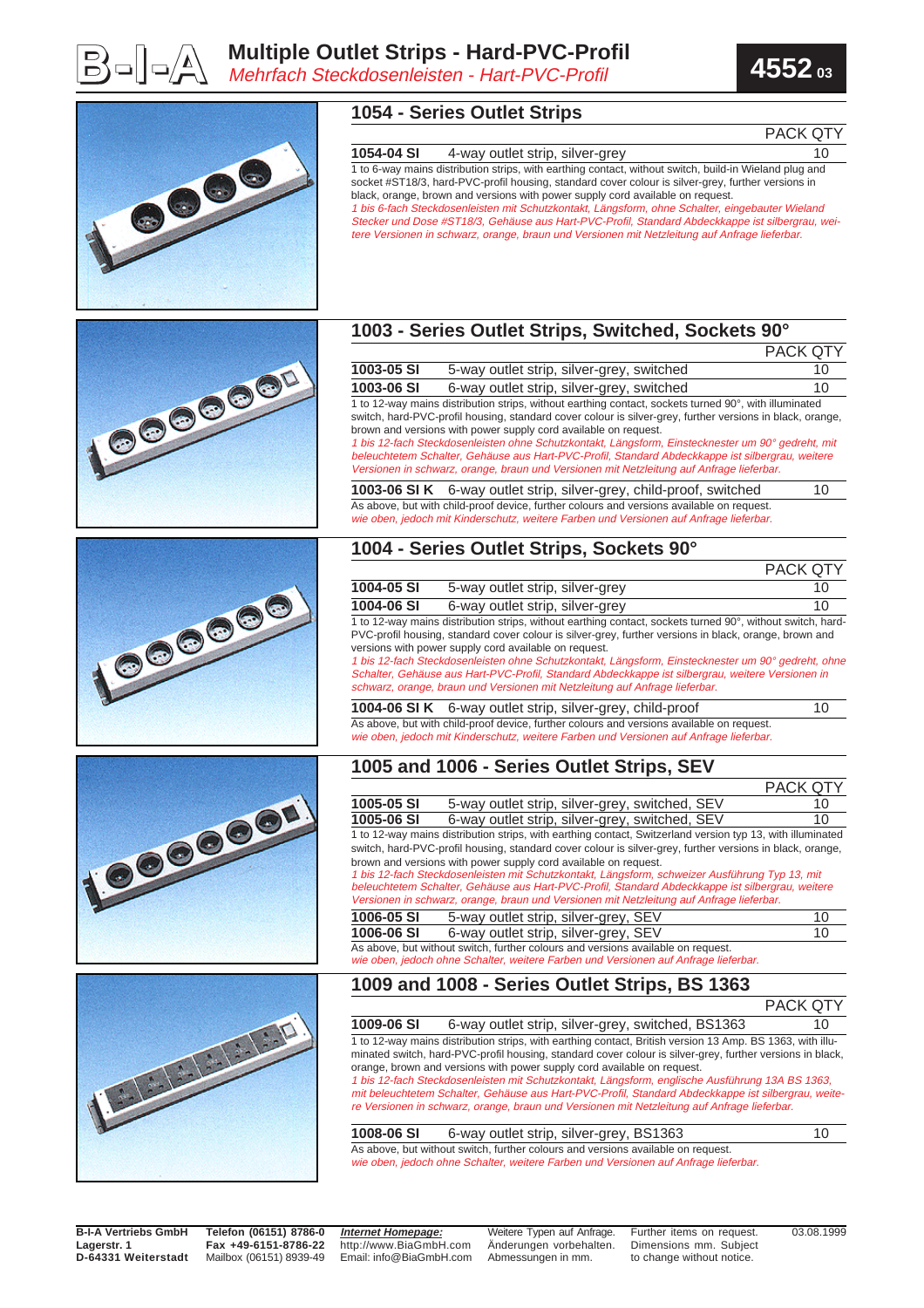



|                                                                                                                                                                                                                                                                                                                                                                                                                                                                            |            | 1016 - Series Outlet Strips, Switched, Sockets 90°                                                                                                                                                                                                                                                                                                                                                                                                                                                                                                                                                                                                                                 |          |
|----------------------------------------------------------------------------------------------------------------------------------------------------------------------------------------------------------------------------------------------------------------------------------------------------------------------------------------------------------------------------------------------------------------------------------------------------------------------------|------------|------------------------------------------------------------------------------------------------------------------------------------------------------------------------------------------------------------------------------------------------------------------------------------------------------------------------------------------------------------------------------------------------------------------------------------------------------------------------------------------------------------------------------------------------------------------------------------------------------------------------------------------------------------------------------------|----------|
|                                                                                                                                                                                                                                                                                                                                                                                                                                                                            |            |                                                                                                                                                                                                                                                                                                                                                                                                                                                                                                                                                                                                                                                                                    | PACK QTY |
|                                                                                                                                                                                                                                                                                                                                                                                                                                                                            | 1016-05 SI | 5-way outlet strip, silver-grey, switched                                                                                                                                                                                                                                                                                                                                                                                                                                                                                                                                                                                                                                          | 10       |
|                                                                                                                                                                                                                                                                                                                                                                                                                                                                            | 1016-06 SI | 6-way outlet strip, silver-grey, switched                                                                                                                                                                                                                                                                                                                                                                                                                                                                                                                                                                                                                                          | 10       |
| ICOGSGOD                                                                                                                                                                                                                                                                                                                                                                                                                                                                   |            | 1 to 12-way mains distribution strips, with earthing pin, Belgium / French version, sockets turned 90°,<br>with illuminated switch, hard-PVC-profil housing, standard cover colour is silver-grey, further versions<br>in black, orange, brown and versions with power supply cord available on request.<br>1 bis 12-fach Steckdosenleisten mit Stifterdung, belgisch / französische Version, Einstecknester um<br>90° gedreht, mit beleuchtetem Schalter, Gehäuse aus Hart-PVC-Profil, Standard Abdeckkappe ist sil-                                                                                                                                                              |          |
|                                                                                                                                                                                                                                                                                                                                                                                                                                                                            |            | bergrau, Versionen in schwarz, orange, braun und Versionen mit Netzleitung auf Anfrage lieferbar.                                                                                                                                                                                                                                                                                                                                                                                                                                                                                                                                                                                  |          |
|                                                                                                                                                                                                                                                                                                                                                                                                                                                                            |            | 1016-06 SI K 6-way outlet strip, silver-grey, child-proof, switched<br>As above, but with child-proof device, further colours and versions available on request.                                                                                                                                                                                                                                                                                                                                                                                                                                                                                                                   | 10       |
|                                                                                                                                                                                                                                                                                                                                                                                                                                                                            |            | wie oben, jedoch mit Kinderschutz, weitere Farben und Versionen auf Anfrage lieferbar.                                                                                                                                                                                                                                                                                                                                                                                                                                                                                                                                                                                             |          |
|                                                                                                                                                                                                                                                                                                                                                                                                                                                                            |            | 1017 - Series Outlet Strips, Sockets 90°                                                                                                                                                                                                                                                                                                                                                                                                                                                                                                                                                                                                                                           | PACK QTY |
|                                                                                                                                                                                                                                                                                                                                                                                                                                                                            | 1017-05 SI | 5-way outlet strip, silver-grey                                                                                                                                                                                                                                                                                                                                                                                                                                                                                                                                                                                                                                                    | 10       |
|                                                                                                                                                                                                                                                                                                                                                                                                                                                                            | 1017-06 SI |                                                                                                                                                                                                                                                                                                                                                                                                                                                                                                                                                                                                                                                                                    | 10       |
|                                                                                                                                                                                                                                                                                                                                                                                                                                                                            |            | 6-way outlet strip, silver-grey<br>1 to 12-way mains distribution strips, with earthing pin, Belgium / French version, sockets turned 90°,                                                                                                                                                                                                                                                                                                                                                                                                                                                                                                                                         |          |
| 1000000                                                                                                                                                                                                                                                                                                                                                                                                                                                                    |            | without switch, hard-PVC-profil housing, standard cover colour is silver-grey, further versions in black,<br>orange, brown and versions with power supply cord available on request.<br>1 bis 12-fach Steckdosenleisten mit Stifterdung, belgisch / französische Version, Einstecknester um<br>90° gedreht, ohne Schalter, Gehäuse aus Hart-PVC-Profil, Standard Abdeckkappe ist silbergrau,<br>Versionen in schwarz, orange, braun und Versionen mit Netzleitung auf Anfrage lieferbar.                                                                                                                                                                                           |          |
|                                                                                                                                                                                                                                                                                                                                                                                                                                                                            |            | 1017-06 SI K 6-way outlet strip, silver-grey, child-proof                                                                                                                                                                                                                                                                                                                                                                                                                                                                                                                                                                                                                          | 10       |
|                                                                                                                                                                                                                                                                                                                                                                                                                                                                            |            | As above, but with child-proof device, further colours and versions available on request.<br>wie oben, jedoch mit Kinderschutz, weitere Farben und Versionen auf Anfrage lieferbar.                                                                                                                                                                                                                                                                                                                                                                                                                                                                                                |          |
|                                                                                                                                                                                                                                                                                                                                                                                                                                                                            |            | 1021 and 1022 - Series CEE Outlet Strips                                                                                                                                                                                                                                                                                                                                                                                                                                                                                                                                                                                                                                           |          |
|                                                                                                                                                                                                                                                                                                                                                                                                                                                                            |            |                                                                                                                                                                                                                                                                                                                                                                                                                                                                                                                                                                                                                                                                                    | PACK QTY |
|                                                                                                                                                                                                                                                                                                                                                                                                                                                                            | 1021-04 SI | 4-way outlet strip, silver-grey, switched<br>1 to 12-way outlet strips, with CEE female connector 65°C w/earthing contact, with illuminated switch,                                                                                                                                                                                                                                                                                                                                                                                                                                                                                                                                | 10       |
| $-160 (60 (60)$                                                                                                                                                                                                                                                                                                                                                                                                                                                            |            | hard-PVC-profil housing, standard cover colour is silver-grey, further versions in black, orange, brown<br>and with power supply cord available on request, according VDE 0625/11.87, EN 60320.<br>1 bis 12-fach Steckdosenleisten, mit CEE-Gerätesteckdosen 65°C, mit Schutzkontakt, mit beleuchte-<br>tem Schalter, Gehäuse aus Hart-PVC-Profil, Standard Abdeckkappe ist silbergrau, Versionen in<br>schwarz, orange, braun und mit Netzleitung auf Anfrage lieferbar, nach VDE 0625/11.87, EN 60320.                                                                                                                                                                           |          |
|                                                                                                                                                                                                                                                                                                                                                                                                                                                                            | 1022-04 SI | 4-way outlet strip, silver-grey<br>As above, but without switch, further colours and versions available on request.<br>wie oben, jedoch ohne Schalter, weitere Farben und Versionen auf Anfrage lieferbar.                                                                                                                                                                                                                                                                                                                                                                                                                                                                         | 10       |
|                                                                                                                                                                                                                                                                                                                                                                                                                                                                            |            | 1023 and 1024 - Series CEE Outlet Strips                                                                                                                                                                                                                                                                                                                                                                                                                                                                                                                                                                                                                                           |          |
|                                                                                                                                                                                                                                                                                                                                                                                                                                                                            |            |                                                                                                                                                                                                                                                                                                                                                                                                                                                                                                                                                                                                                                                                                    | PACK QTY |
| $-300$ (a) (a) (a) (a)                                                                                                                                                                                                                                                                                                                                                                                                                                                     | 1023-04 SI | 4-way outlet strip, silver-grey, switched<br>1 to 12-way outlet strips with CEE female connector 65°C w/earthing contact, with illuminated switch,<br>power supplied through CEE male connector 65°C, hard-PVC-profil housing, standard cover colour is<br>silver-grey, further versions in black, orange, brown available, according VDE 0625/11.87, EN 60320.<br>1 bis 12-fach CEE-Gerätesteckdosenleisten 65°C, mit Schutzkontakt, mit beleuchtetem Schalter, Ein-                                                                                                                                                                                                              | 10       |
|                                                                                                                                                                                                                                                                                                                                                                                                                                                                            |            | speisung erfolgt über CEE-Gerätestecker 65°C, Gehäuse aus Hart-PVC-Profil, Standard Abdeckkappe<br>ist silbergrau, Versionen in schwarz, orange und braun lieferbar, nach VDE 0625/11.87, EN 60320.                                                                                                                                                                                                                                                                                                                                                                                                                                                                                |          |
|                                                                                                                                                                                                                                                                                                                                                                                                                                                                            | 1024-04 SI | 4-way outlet strip, silver-grey                                                                                                                                                                                                                                                                                                                                                                                                                                                                                                                                                                                                                                                    | 10       |
|                                                                                                                                                                                                                                                                                                                                                                                                                                                                            |            | As above, but without switch, further colours and versions available on request.<br>wie oben, jedoch ohne Schalter, weitere Farben und Versionen auf Anfrage lieferbar.                                                                                                                                                                                                                                                                                                                                                                                                                                                                                                            |          |
|                                                                                                                                                                                                                                                                                                                                                                                                                                                                            |            | 1025 and 1026 - Series CEE Outlet Strips, Fused                                                                                                                                                                                                                                                                                                                                                                                                                                                                                                                                                                                                                                    |          |
|                                                                                                                                                                                                                                                                                                                                                                                                                                                                            |            |                                                                                                                                                                                                                                                                                                                                                                                                                                                                                                                                                                                                                                                                                    | PACK QTY |
| $\frac{1}{2} \left( \frac{1}{2} \right) \left( \frac{1}{2} \right) \left( \frac{1}{2} \right) \left( \frac{1}{2} \right) \left( \frac{1}{2} \right) \left( \frac{1}{2} \right) \left( \frac{1}{2} \right) \left( \frac{1}{2} \right) \left( \frac{1}{2} \right) \left( \frac{1}{2} \right) \left( \frac{1}{2} \right) \left( \frac{1}{2} \right) \left( \frac{1}{2} \right) \left( \frac{1}{2} \right) \left( \frac{1}{2} \right) \left( \frac{1}{2} \right) \left( \frac$ | 1025-04 SI | 4-way outlet strip, silver-grey, fused, switched<br>1 to 12-way CEE outlet strips w/female connector 65°C w/earthing contact, w/illuminated switch, power<br>supplied through CEE male connector 65°C fused 10A, hard-PVC-profil housing, standard cover colour<br>is silver-grey, further versions black, orange & brown available, according VDE 0625/11.87, EN 60320.<br>1 bis 12-fach CEE-Gerätesteckdosenleisten 65°C mit Schutzkontakt, mit beleuchtetem Schalter, Ein-<br>speisung erfolgt über CEE-Gerätestecker 65°C abgesichert 10A, Gehäuse Hart-PVC-Profil, Abdeck-<br>kappe silbergrau, Versionen schwarz, orange und braun lieferbar, nach VDE 0625/11.87, EN 60320. | 10       |
|                                                                                                                                                                                                                                                                                                                                                                                                                                                                            | 1026-04 SI | 4-way outlet strip, silver-grey, fused                                                                                                                                                                                                                                                                                                                                                                                                                                                                                                                                                                                                                                             | 10       |
|                                                                                                                                                                                                                                                                                                                                                                                                                                                                            |            | As above, but without switch, further colours and versions available on request.<br>wie oben, jedoch ohne Schalter, weitere Farben und Versionen auf Anfrage lieferbar.                                                                                                                                                                                                                                                                                                                                                                                                                                                                                                            |          |

**B-I-A Vertriebs GmbH Lagerstr. 1 D-64331 Weiterstadt**

**Telefon (06151) 8786-0 Fax +49-6151-8786-22** Mailbox (06151) 8939-49

**Internet Homepage:** http://www.BiaGmbH.com Email: info@BiaGmbH.com

Weitere Typen auf Anfrage. Änderungen vorbehalten. Abmessungen in mm.

Further items on request. Dimensions mm. Subject to change without notice.